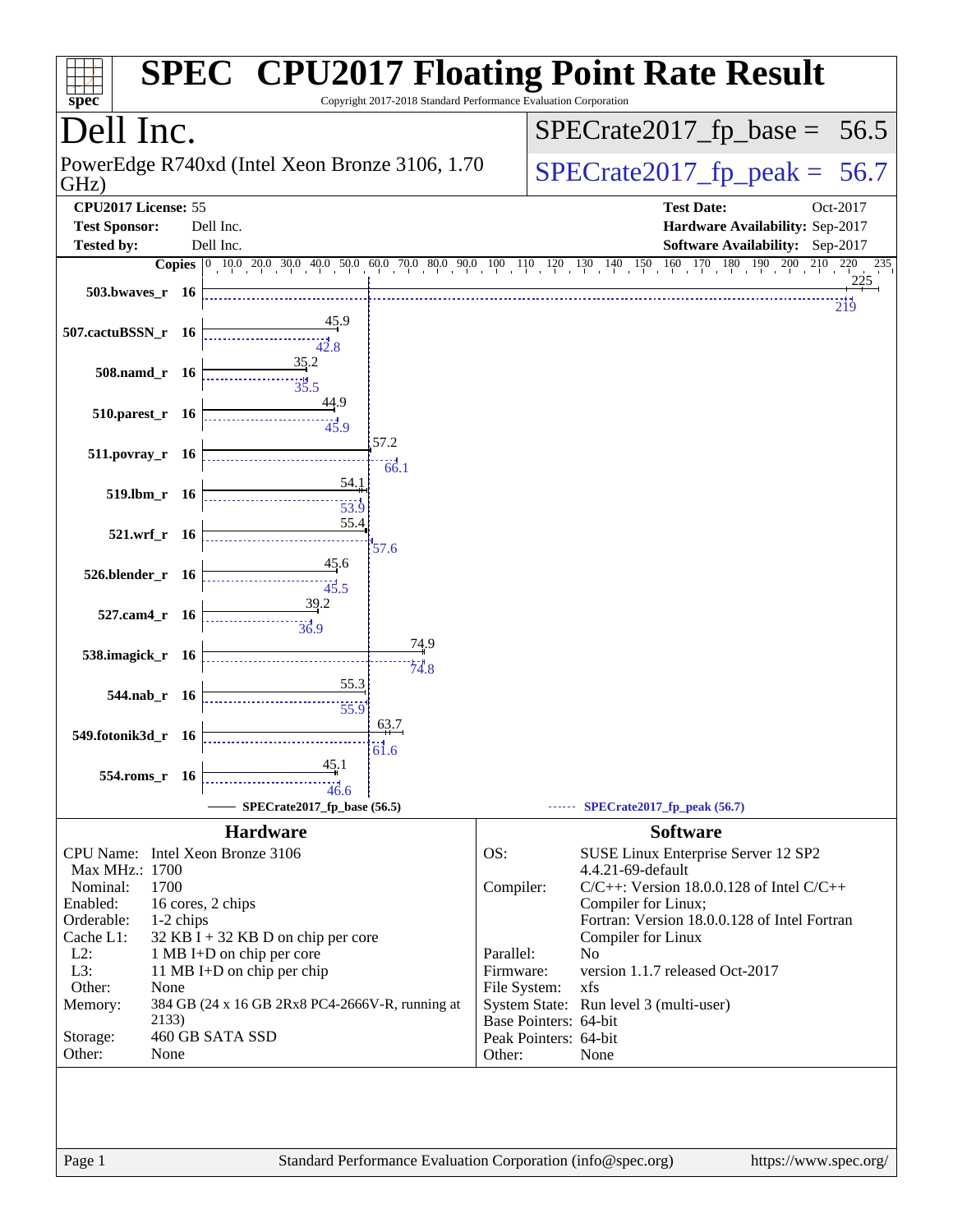

Copyright 2017-2018 Standard Performance Evaluation Corporation

## Dell Inc.

GHz) PowerEdge R740xd (Intel Xeon Bronze 3106, 1.70  $\big|$  [SPECrate2017\\_fp\\_peak =](http://www.spec.org/auto/cpu2017/Docs/result-fields.html#SPECrate2017fppeak) 56.7

 $SPECrate2017_fp\_base = 56.5$ 

**[CPU2017 License:](http://www.spec.org/auto/cpu2017/Docs/result-fields.html#CPU2017License)** 55 **[Test Date:](http://www.spec.org/auto/cpu2017/Docs/result-fields.html#TestDate)** Oct-2017 **[Test Sponsor:](http://www.spec.org/auto/cpu2017/Docs/result-fields.html#TestSponsor)** Dell Inc. **[Hardware Availability:](http://www.spec.org/auto/cpu2017/Docs/result-fields.html#HardwareAvailability)** Sep-2017 **[Tested by:](http://www.spec.org/auto/cpu2017/Docs/result-fields.html#Testedby)** Dell Inc. **[Software Availability:](http://www.spec.org/auto/cpu2017/Docs/result-fields.html#SoftwareAvailability)** Sep-2017

### **[Results Table](http://www.spec.org/auto/cpu2017/Docs/result-fields.html#ResultsTable)**

|                          |               |                |       | <b>Base</b>    |       |                |       |               |                |              | <b>Peak</b>    |              |                |              |
|--------------------------|---------------|----------------|-------|----------------|-------|----------------|-------|---------------|----------------|--------------|----------------|--------------|----------------|--------------|
| <b>Benchmark</b>         | <b>Copies</b> | <b>Seconds</b> | Ratio | <b>Seconds</b> | Ratio | <b>Seconds</b> | Ratio | <b>Copies</b> | <b>Seconds</b> | <b>Ratio</b> | <b>Seconds</b> | <b>Ratio</b> | <b>Seconds</b> | <b>Ratio</b> |
| 503.bwayes_r             | 16            | 732            | 219   | 697            | 230   | 714            | 225   | 16            | 732            | 219          | 726            | 221          | 733            | 219          |
| 507.cactuBSSN r          | 16            | 443            | 45.8  | 441            | 45.9  | 440            | 46.0  | 16            | 474            | 42.8         | 474            | 42.7         | 473            | 42.8         |
| $508$ .namd $r$          | 16            | 432            | 35.2  | 432            | 35.1  | 431            | 35.3  | 16            | 442            | 34.4         | 428            | 35.5         | 427            | 35.6         |
| $510.parest_r$           | 16            | 932            | 44.9  | 938            | 44.6  | 933            | 44.9  | 16            | 915            | 45.7         | 912            | 45.9         | 912            | 45.9         |
| 511.povray_r             | 16            | 655            | 57.1  | 653            | 57.2  | 652            | 57.3  | 16            | 565            | 66.1         | 565            | 66.2         | 568            | 65.8         |
| 519.1bm r                | 16            | 312            | 54.1  | 302            | 55.8  | 317            | 53.2  | 16            | 314            | 53.6         | 313            | 53.9         | 313            | 53.9         |
| $521$ .wrf r             | 16            | 648            | 55.3  | 643            | 55.7  | 647            | 55.4  | 16            | 622            | 57.7         | 622            | 57.6         | 623            | 57.5         |
| 526.blender r            | 16            | 536            | 45.5  | 534            | 45.6  | 534            | 45.6  | 16            | 535            | 45.5         | 536            | 45.5         | 536            | 45.5         |
| 527.cam4 r               | 16            | 712            | 39.3  | 718            | 39.0  | 713            | 39.2  | 16            | <u>759</u>     | 36.9         | 760            | 36.8         | 755            | 37.1         |
| 538.imagick_r            | 16            | 531            | 74.9  | 532            | 74.8  | 527            | 75.5  | 16            | 532            | 74.8         | 557            | 71.4         | 527            | 75.5         |
| 544.nab r                | 16            | 487            | 55.3  | 487            | 55.3  | 487            | 55.2  | 16            | 482            | 55.9         | 482            | 55.8         | 482            | 55.9         |
| 549.fotonik3d r          | 16            | 916            | 68.1  | 979            | 63.7  | 1001           | 62.3  | 16            | 1011           | 61.7         | 1012           | 61.6         | 1014           | 61.5         |
| $554$ .roms r            | 16            | 555            | 45.8  | 564            | 45.1  | 567            | 44.9  | 16            | 546            | 46.6         | 547            | 46.5         | 546            | <b>46.6</b>  |
| SPECrate2017 fp base $=$ |               |                | 56.5  |                |       |                |       |               |                |              |                |              |                |              |

**[SPECrate2017\\_fp\\_peak =](http://www.spec.org/auto/cpu2017/Docs/result-fields.html#SPECrate2017fppeak) 56.7**

Results appear in the [order in which they were run.](http://www.spec.org/auto/cpu2017/Docs/result-fields.html#RunOrder) Bold underlined text [indicates a median measurement.](http://www.spec.org/auto/cpu2017/Docs/result-fields.html#Median)

### **[Submit Notes](http://www.spec.org/auto/cpu2017/Docs/result-fields.html#SubmitNotes)**

 The numactl mechanism was used to bind copies to processors. The config file option 'submit' was used to generate numactl commands to bind each copy to a specific processor. For details, please see the config file.

### **[Operating System Notes](http://www.spec.org/auto/cpu2017/Docs/result-fields.html#OperatingSystemNotes)**

Stack size set to unlimited using "ulimit -s unlimited"

### **[General Notes](http://www.spec.org/auto/cpu2017/Docs/result-fields.html#GeneralNotes)**

Environment variables set by runcpu before the start of the run: LD\_LIBRARY\_PATH = "/home/temi/cpu2017/lib/ia32:/home/temi/cpu2017/lib/intel64" LD\_LIBRARY\_PATH = "\$LD\_LIBRARY\_PATH:/home/temi/cpu2017/je5.0.1-32:/home/temi/cpu2017/je5.0.1-64" Binaries compiled on a system with 1x Intel Core i7-4790 CPU + 32GB RAM memory using Redhat Enterprise Linux 7.4 Transparent Huge Pages enabled by default Prior to runcpu invocation Filesystem page cache synced and cleared with: sync; echo 3> /proc/sys/vm/drop\_caches runcpu command invoked through numactl i.e.: numactl --interleave=all runcpu <etc>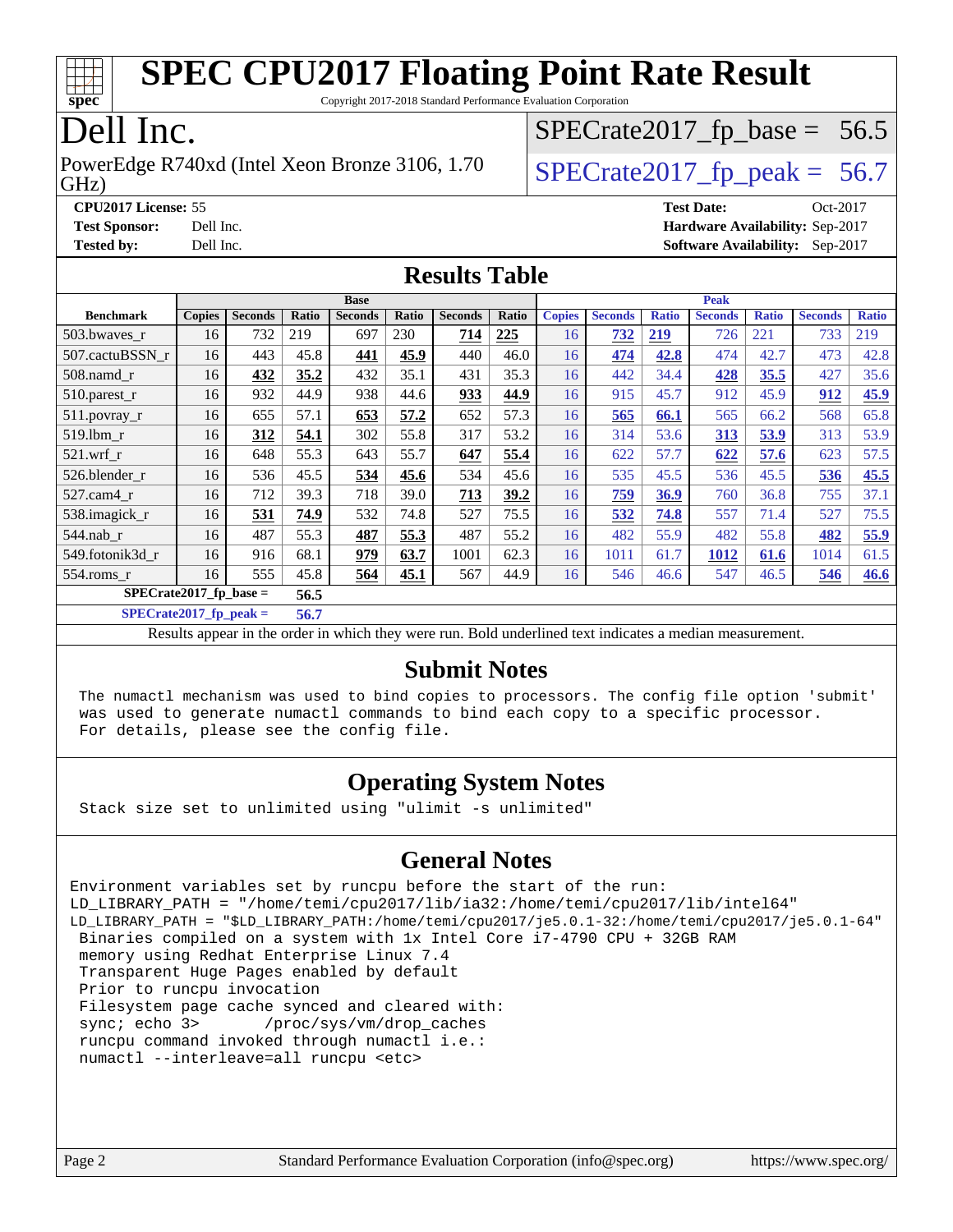

Copyright 2017-2018 Standard Performance Evaluation Corporation

## Dell Inc.

PowerEdge R740xd (Intel Xeon Bronze 3106, 1.70<br>GHz)

 $SPECTate 2017_fp\_peak = 56.7$  $SPECrate2017_fp\_base = 56.5$ 

**[CPU2017 License:](http://www.spec.org/auto/cpu2017/Docs/result-fields.html#CPU2017License)** 55 **[Test Date:](http://www.spec.org/auto/cpu2017/Docs/result-fields.html#TestDate)** Oct-2017 **[Test Sponsor:](http://www.spec.org/auto/cpu2017/Docs/result-fields.html#TestSponsor)** Dell Inc. **[Hardware Availability:](http://www.spec.org/auto/cpu2017/Docs/result-fields.html#HardwareAvailability)** Sep-2017 **[Tested by:](http://www.spec.org/auto/cpu2017/Docs/result-fields.html#Testedby)** Dell Inc. **[Software Availability:](http://www.spec.org/auto/cpu2017/Docs/result-fields.html#SoftwareAvailability)** Sep-2017

### **[Platform Notes](http://www.spec.org/auto/cpu2017/Docs/result-fields.html#PlatformNotes)**

|                                                                                     | 1 REPORTED TYPICS                                                                  |                       |
|-------------------------------------------------------------------------------------|------------------------------------------------------------------------------------|-----------------------|
| BIOS settings:                                                                      |                                                                                    |                       |
| Sub NUMA Cluster enabled                                                            |                                                                                    |                       |
| Virtualization Technology disabled                                                  |                                                                                    |                       |
| System Profile set to Custom                                                        |                                                                                    |                       |
| CPU Performance set to Maximum Performance                                          |                                                                                    |                       |
| C States set to Autonomous                                                          |                                                                                    |                       |
| C1E disabled                                                                        |                                                                                    |                       |
| Uncore Frequency set to Dynamic                                                     |                                                                                    |                       |
| Energy Efficiency Policy set to Performance                                         |                                                                                    |                       |
| Memory Patrol Scrub disabled                                                        |                                                                                    |                       |
|                                                                                     | CPU Interconnect Bus Link Power Management disabled                                |                       |
| PCI ASPM L1 Link Power Management disabled                                          |                                                                                    |                       |
| Sysinfo program /home/temi/cpu2017/bin/sysinfo                                      |                                                                                    |                       |
|                                                                                     | Rev: r5797 of 2017-06-14 96c45e4568ad54c135fd618bcc091c0f                          |                       |
| running on linux-bgfp Mon Oct 30 21:22:52 2017                                      |                                                                                    |                       |
|                                                                                     |                                                                                    |                       |
|                                                                                     | SUT (System Under Test) info as seen by some common utilities.                     |                       |
| For more information on this section, see                                           | https://www.spec.org/cpu2017/Docs/config.html#sysinfo                              |                       |
|                                                                                     |                                                                                    |                       |
| From /proc/cpuinfo                                                                  |                                                                                    |                       |
|                                                                                     | model name : Intel(R) Xeon(R) Bronze 3106 CPU @ 1.70GHz                            |                       |
| 2 "physical id"s (chips)                                                            |                                                                                    |                       |
| 16 "processors"                                                                     |                                                                                    |                       |
|                                                                                     | cores, siblings (Caution: counting these is hw and system dependent. The following |                       |
|                                                                                     | excerpts from /proc/cpuinfo might not be reliable. Use with caution.)              |                       |
| cpu cores : 8                                                                       |                                                                                    |                       |
| siblings : 8                                                                        |                                                                                    |                       |
| physical 0: cores 0 1 2 3 4 5 6 7                                                   |                                                                                    |                       |
| physical 1: cores 0 1 2 3 4 5 6 7                                                   |                                                                                    |                       |
|                                                                                     |                                                                                    |                       |
| From 1scpu:                                                                         |                                                                                    |                       |
|                                                                                     |                                                                                    |                       |
| Architecture: x86_64<br>CPU op-mode(s): 32-bit, 64-bit<br>Byte Order: Little Endian |                                                                                    |                       |
|                                                                                     |                                                                                    |                       |
| CPU(s):                                                                             | 16                                                                                 |                       |
| On-line CPU(s) list: $0-15$                                                         |                                                                                    |                       |
| Thread(s) per core:                                                                 | 1                                                                                  |                       |
| $Core(s)$ per socket:                                                               | 8<br>$\overline{2}$                                                                |                       |
| Socket(s):                                                                          |                                                                                    |                       |
| NUMA node(s):                                                                       | 2                                                                                  |                       |
| Vendor ID:                                                                          | GenuineIntel                                                                       |                       |
| CPU family:                                                                         | 6                                                                                  |                       |
| Model:                                                                              | 85                                                                                 |                       |
| Model name:                                                                         | $Intel(R) Xeon(R) Bronze 3106 CPU @ 1.70GHz$                                       |                       |
| Stepping:                                                                           | 4<br>1696.021                                                                      |                       |
| CPU MHz:                                                                            |                                                                                    |                       |
|                                                                                     | (Continued on next page)                                                           |                       |
| Page 3                                                                              | Standard Performance Evaluation Corporation (info@spec.org)                        | https://www.spec.org/ |
|                                                                                     |                                                                                    |                       |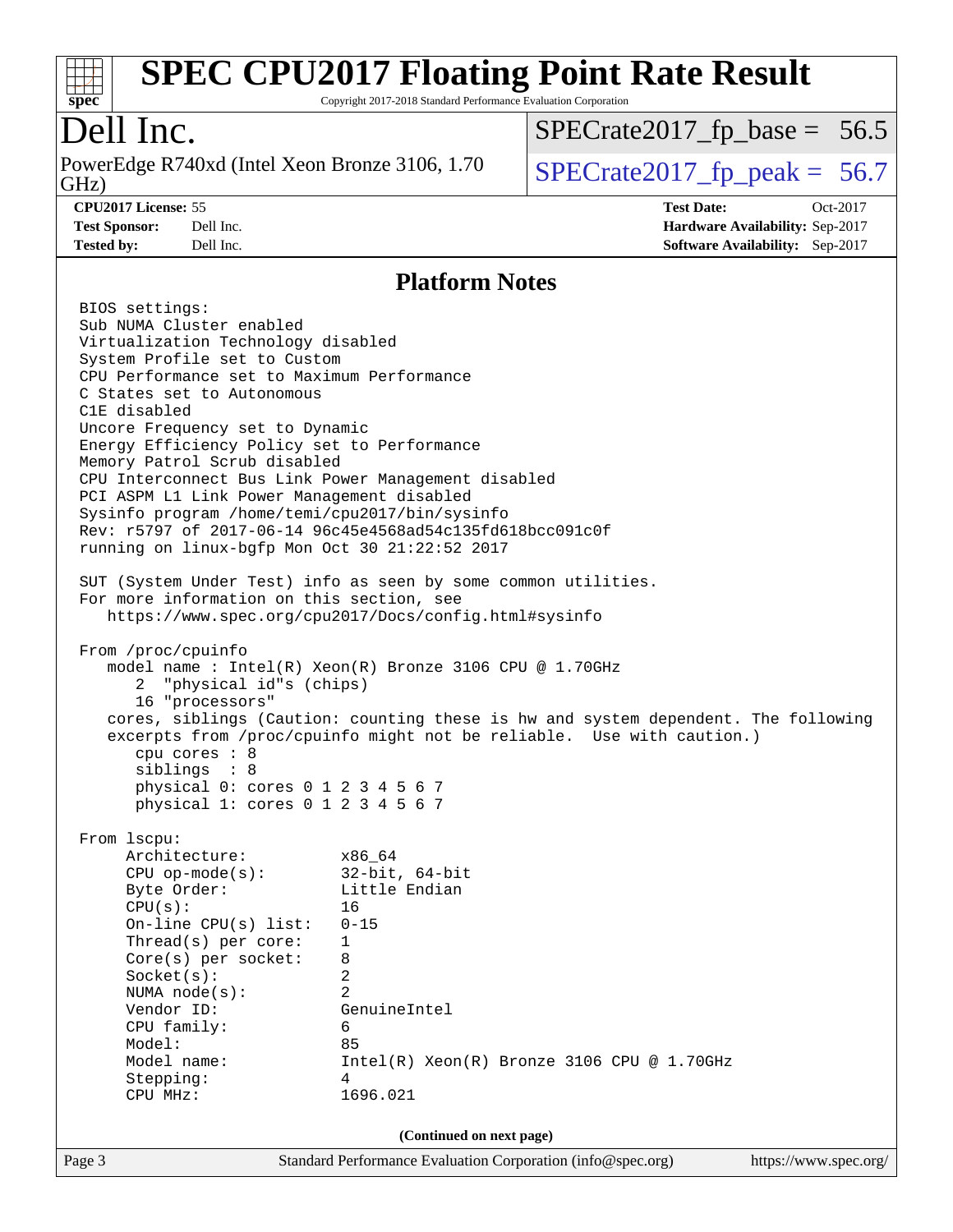

Copyright 2017-2018 Standard Performance Evaluation Corporation

### Dell Inc.

PowerEdge R740xd (Intel Xeon Bronze 3106, 1.70<br>GHz)

 $SPECrate2017_fp\_peak = 56.7$  $SPECrate2017_fp\_base = 56.5$ 

**[CPU2017 License:](http://www.spec.org/auto/cpu2017/Docs/result-fields.html#CPU2017License)** 55 **[Test Date:](http://www.spec.org/auto/cpu2017/Docs/result-fields.html#TestDate)** Oct-2017 **[Test Sponsor:](http://www.spec.org/auto/cpu2017/Docs/result-fields.html#TestSponsor)** Dell Inc. **[Hardware Availability:](http://www.spec.org/auto/cpu2017/Docs/result-fields.html#HardwareAvailability)** Sep-2017 **[Tested by:](http://www.spec.org/auto/cpu2017/Docs/result-fields.html#Testedby)** Dell Inc. **[Software Availability:](http://www.spec.org/auto/cpu2017/Docs/result-fields.html#SoftwareAvailability)** Sep-2017

### **[Platform Notes \(Continued\)](http://www.spec.org/auto/cpu2017/Docs/result-fields.html#PlatformNotes)**

| BogoMIPS:<br>Virtualization:<br>L1d cache:<br>Lli cache:<br>$L2$ cache:<br>L3 cache:<br>NUMA $node0$ $CPU(s):$<br>NUMA $node1$ $CPU(s):$<br>Flags:                                                                                                                                                          | 3392.04<br>$VT - x$<br>32K<br>32K<br>1024K<br>11264K<br>0, 2, 4, 6, 8, 10, 12, 14<br>1, 3, 5, 7, 9, 11, 13, 15<br>fpu vme de pse tsc msr pae mce cx8 apic sep mtrr pge mca cmov<br>pat pse36 clflush dts acpi mmx fxsr sse sse2 ss ht tm pbe syscall nx pdpelgb rdtscp<br>lm constant_tsc art arch_perfmon pebs bts rep_good nopl xtopology nonstop_tsc<br>aperfmperf eagerfpu pni pclmulqdq dtes64 monitor ds_cpl vmx smx est tm2 ssse3 sdbg<br>fma cx16 xtpr pdcm pcid dca sse4_1 sse4_2 x2apic movbe popcnt tsc_deadline_timer aes<br>xsave avx f16c rdrand lahf_lm abm 3dnowprefetch arat epb pln pts dtherm intel_pt<br>tpr_shadow vnmi flexpriority ept vpid fsgsbase tsc_adjust bmil hle avx2 smep bmi2<br>erms invpcid rtm cqm mpx avx512f avx512dq rdseed adx smap clflushopt clwb avx512cd<br>avx512bw avx512vl xsaveopt xsavec xgetbvl cqm_llc cqm_occup_llc |
|-------------------------------------------------------------------------------------------------------------------------------------------------------------------------------------------------------------------------------------------------------------------------------------------------------------|-------------------------------------------------------------------------------------------------------------------------------------------------------------------------------------------------------------------------------------------------------------------------------------------------------------------------------------------------------------------------------------------------------------------------------------------------------------------------------------------------------------------------------------------------------------------------------------------------------------------------------------------------------------------------------------------------------------------------------------------------------------------------------------------------------------------------------------------------------------------------|
| /proc/cpuinfo cache data<br>cache size : 11264 KB                                                                                                                                                                                                                                                           |                                                                                                                                                                                                                                                                                                                                                                                                                                                                                                                                                                                                                                                                                                                                                                                                                                                                         |
| physical chip.<br>$available: 2 nodes (0-1)$<br>node 0 cpus: 0 2 4 6 8 10 12 14<br>node 0 size: 192920 MB<br>node 0 free: 192264 MB<br>node 1 cpus: 1 3 5 7 9 11 13 15<br>node 1 size: 193504 MB<br>node 1 free: 192829 MB<br>node distances:<br>node 0<br>$\overline{\phantom{1}}$<br>0: 10 21<br>1: 21 10 | From numactl --hardware WARNING: a numactl 'node' might or might not correspond to a                                                                                                                                                                                                                                                                                                                                                                                                                                                                                                                                                                                                                                                                                                                                                                                    |
| From /proc/meminfo<br>MemTotal:<br>395699196 kB<br>HugePages_Total:<br>0<br>Hugepagesize: 2048 kB                                                                                                                                                                                                           |                                                                                                                                                                                                                                                                                                                                                                                                                                                                                                                                                                                                                                                                                                                                                                                                                                                                         |
| /usr/bin/lsb_release -d<br>SUSE Linux Enterprise Server 12 SP2                                                                                                                                                                                                                                              |                                                                                                                                                                                                                                                                                                                                                                                                                                                                                                                                                                                                                                                                                                                                                                                                                                                                         |
| From /etc/*release* /etc/*version*<br>SuSE-release:<br>SUSE Linux Enterprise Server 12 (x86_64)<br>$VERSION = 12$                                                                                                                                                                                           |                                                                                                                                                                                                                                                                                                                                                                                                                                                                                                                                                                                                                                                                                                                                                                                                                                                                         |
|                                                                                                                                                                                                                                                                                                             | (Continued on next page)                                                                                                                                                                                                                                                                                                                                                                                                                                                                                                                                                                                                                                                                                                                                                                                                                                                |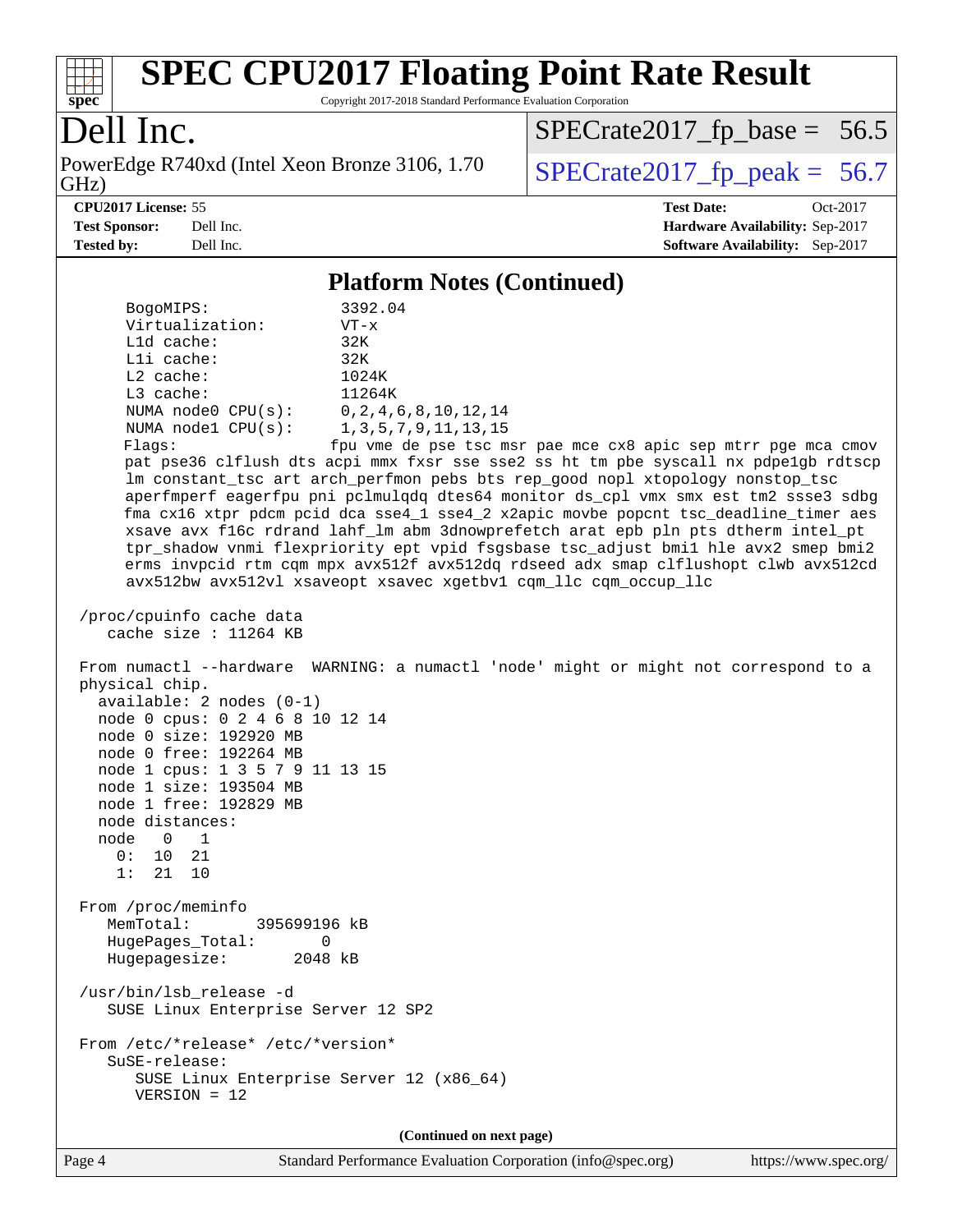

Copyright 2017-2018 Standard Performance Evaluation Corporation

### Dell Inc.

GHz) PowerEdge R740xd (Intel Xeon Bronze 3106, 1.70  $\big|$  [SPECrate2017\\_fp\\_peak =](http://www.spec.org/auto/cpu2017/Docs/result-fields.html#SPECrate2017fppeak) 56.7

 $SPECTate2017_fp\_base = 56.5$ 

**[Tested by:](http://www.spec.org/auto/cpu2017/Docs/result-fields.html#Testedby)** Dell Inc. **[Software Availability:](http://www.spec.org/auto/cpu2017/Docs/result-fields.html#SoftwareAvailability)** Sep-2017

**[CPU2017 License:](http://www.spec.org/auto/cpu2017/Docs/result-fields.html#CPU2017License)** 55 **[Test Date:](http://www.spec.org/auto/cpu2017/Docs/result-fields.html#TestDate)** Oct-2017 **[Test Sponsor:](http://www.spec.org/auto/cpu2017/Docs/result-fields.html#TestSponsor)** Dell Inc. **[Hardware Availability:](http://www.spec.org/auto/cpu2017/Docs/result-fields.html#HardwareAvailability)** Sep-2017

### **[Platform Notes \(Continued\)](http://www.spec.org/auto/cpu2017/Docs/result-fields.html#PlatformNotes)**

Page 5 Standard Performance Evaluation Corporation [\(info@spec.org\)](mailto:info@spec.org) <https://www.spec.org/> PATCHLEVEL = 2 # This file is deprecated and will be removed in a future service pack or release. # Please check /etc/os-release for details about this release. os-release: NAME="SLES" VERSION="12-SP2" VERSION\_ID="12.2" PRETTY\_NAME="SUSE Linux Enterprise Server 12 SP2" ID="sles" ANSI\_COLOR="0;32" CPE\_NAME="cpe:/o:suse:sles:12:sp2" uname -a: Linux linux-bgfp 4.4.21-69-default #1 SMP Tue Oct 25 10:58:20 UTC 2016 (9464f67) x86\_64 x86\_64 x86\_64 GNU/Linux run-level 3 Oct 30 12:02 SPEC is set to: /home/temi/cpu2017 Filesystem Type Size Used Avail Use% Mounted on /dev/sda4 xfs 405G 32G 374G 8% /home Additional information from dmidecode follows. WARNING: Use caution when you interpret this section. The 'dmidecode' program reads system data which is "intended to allow hardware to be accurately determined", but the intent may not be met, as there are frequent changes to hardware, firmware, and the "DMTF SMBIOS" standard. BIOS Dell Inc. 1.1.7 08/10/2017 Memory: 22x 00AD00B300AD HMA82GR7AFR8N-VK 16 GB 2 rank 2666, configured at 2133 2x 00CE063200CE M393A2K43BB1-CTD 16 GB 2 rank 2666, configured at 2133 (End of data from sysinfo program) **[Compiler Version Notes](http://www.spec.org/auto/cpu2017/Docs/result-fields.html#CompilerVersionNotes)** ============================================================================== CC 519.lbm\_r(base) 538.imagick\_r(base, peak) 544.nab\_r(base) ----------------------------------------------------------------------------- icc (ICC) 18.0.0 20170811 Copyright (C) 1985-2017 Intel Corporation. All rights reserved. ------------------------------------------------------------------------------ ==============================================================================  $CC = 519.1bm_r(peak) 544.nab_r(peak)$ ----------------------------------------------------------------------------- icc (ICC) 18.0.0 20170811 **(Continued on next page)**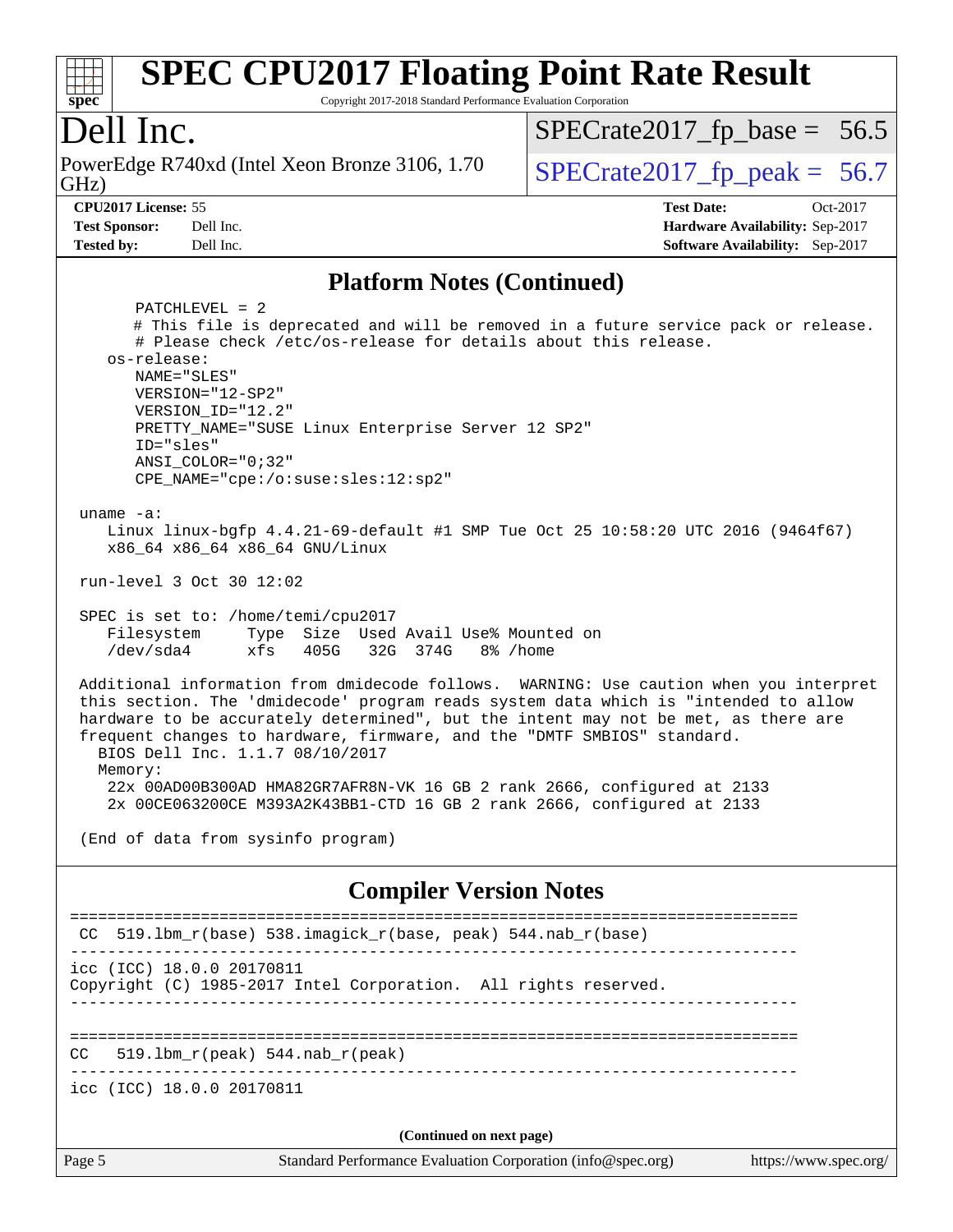

Copyright 2017-2018 Standard Performance Evaluation Corporation

## Dell Inc.

PowerEdge R740xd (Intel Xeon Bronze 3106, 1.70<br>GHz)

 $SPECTate 2017_fp\_peak = 56.7$  $SPECrate2017_fp\_base = 56.5$ 

**[CPU2017 License:](http://www.spec.org/auto/cpu2017/Docs/result-fields.html#CPU2017License)** 55 **[Test Date:](http://www.spec.org/auto/cpu2017/Docs/result-fields.html#TestDate)** Oct-2017 **[Test Sponsor:](http://www.spec.org/auto/cpu2017/Docs/result-fields.html#TestSponsor)** Dell Inc. **[Hardware Availability:](http://www.spec.org/auto/cpu2017/Docs/result-fields.html#HardwareAvailability)** Sep-2017 **[Tested by:](http://www.spec.org/auto/cpu2017/Docs/result-fields.html#Testedby)** Dell Inc. **[Software Availability:](http://www.spec.org/auto/cpu2017/Docs/result-fields.html#SoftwareAvailability)** Sep-2017

### **[Compiler Version Notes \(Continued\)](http://www.spec.org/auto/cpu2017/Docs/result-fields.html#CompilerVersionNotes)**

| Copyright (C) 1985-2017 Intel Corporation. All rights reserved.                                                                                                                                                                                                                                   |                       |
|---------------------------------------------------------------------------------------------------------------------------------------------------------------------------------------------------------------------------------------------------------------------------------------------------|-----------------------|
|                                                                                                                                                                                                                                                                                                   |                       |
| CXXC 508.namd_r(base) 510.parest_r(base)                                                                                                                                                                                                                                                          |                       |
| icpc (ICC) 18.0.0 20170811<br>Copyright (C) 1985-2017 Intel Corporation. All rights reserved.<br>_________________________________                                                                                                                                                                |                       |
| CXXC 508.namd_r(peak) 510.parest_r(peak)                                                                                                                                                                                                                                                          |                       |
| icpc (ICC) 18.0.0 20170811<br>Copyright (C) 1985-2017 Intel Corporation. All rights reserved.<br>__________________________                                                                                                                                                                       |                       |
| CC 511.povray_r(base) 526.blender_r(base)                                                                                                                                                                                                                                                         |                       |
| icpc (ICC) 18.0.0 20170811<br>Copyright (C) 1985-2017 Intel Corporation. All rights reserved.<br>icc (ICC) 18.0.0 20170811<br>Copyright (C) 1985-2017 Intel Corporation. All rights reserved.                                                                                                     |                       |
| CC 511.povray_r(peak) 526.blender_r(peak)                                                                                                                                                                                                                                                         |                       |
| icpc (ICC) 18.0.0 20170811<br>Copyright (C) 1985-2017 Intel Corporation. All rights reserved.<br>icc (ICC) 18.0.0 20170811<br>Copyright (C) 1985-2017 Intel Corporation. All rights reserved.                                                                                                     |                       |
| FC 507.cactuBSSN_r(base)                                                                                                                                                                                                                                                                          |                       |
| icpc (ICC) 18.0.0 20170811<br>Copyright (C) 1985-2017 Intel Corporation. All rights reserved.<br>icc (ICC) 18.0.0 20170811<br>Copyright (C) 1985-2017 Intel Corporation. All rights reserved.<br>ifort (IFORT) 18.0.0 20170811<br>Copyright (C) 1985-2017 Intel Corporation. All rights reserved. |                       |
| (Continued on next page)<br>Standard Performance Evaluation Corporation (info@spec.org)<br>Page 6                                                                                                                                                                                                 | https://www.spec.org/ |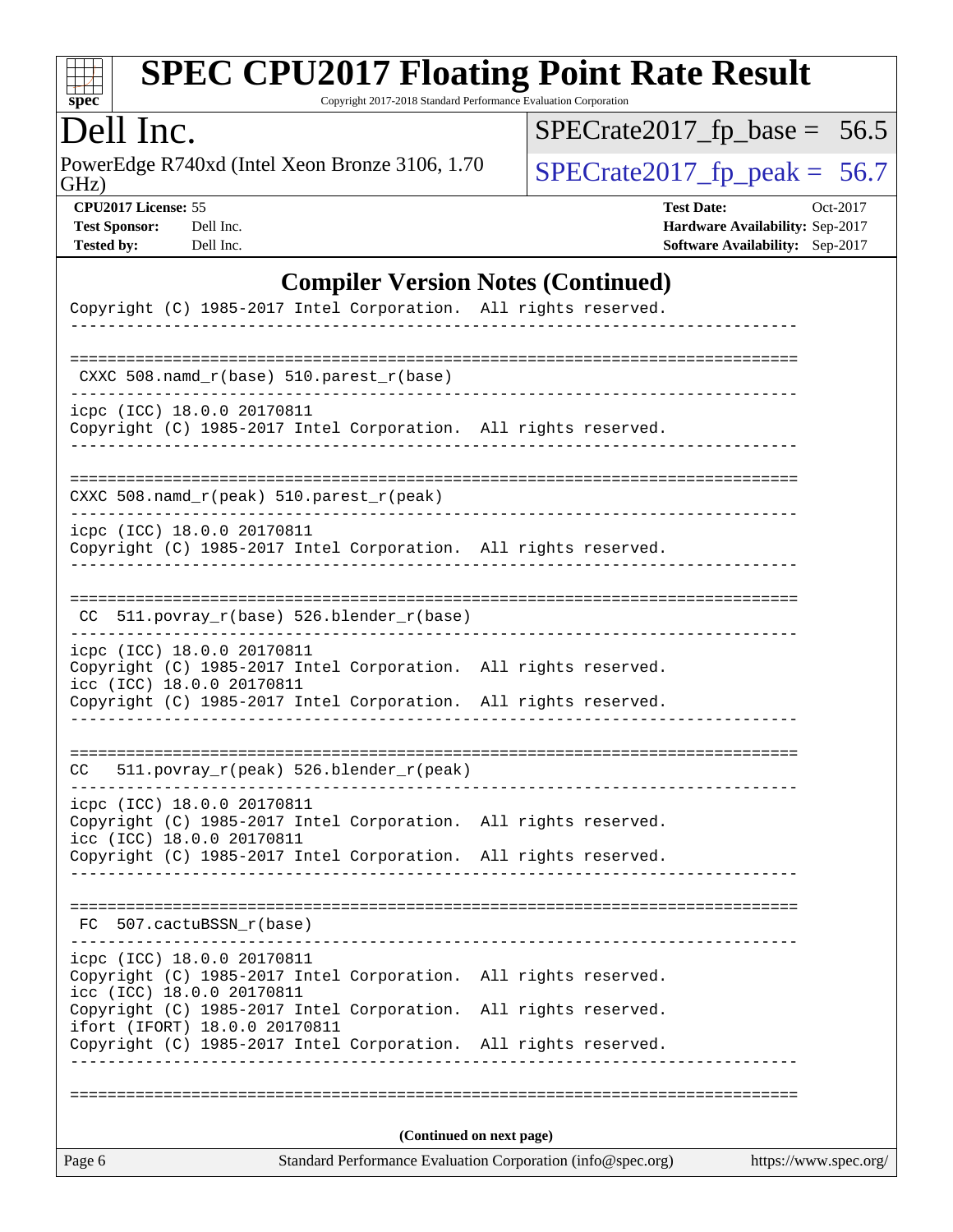

Copyright 2017-2018 Standard Performance Evaluation Corporation

## Dell Inc.

PowerEdge R740xd (Intel Xeon Bronze 3106, 1.70<br>GHz)

 $SPECTate 2017_fp\_peak = 56.7$  $SPECrate2017_fp\_base = 56.5$ 

**[CPU2017 License:](http://www.spec.org/auto/cpu2017/Docs/result-fields.html#CPU2017License)** 55 **[Test Date:](http://www.spec.org/auto/cpu2017/Docs/result-fields.html#TestDate)** Oct-2017 **[Test Sponsor:](http://www.spec.org/auto/cpu2017/Docs/result-fields.html#TestSponsor)** Dell Inc. **[Hardware Availability:](http://www.spec.org/auto/cpu2017/Docs/result-fields.html#HardwareAvailability)** Sep-2017 **[Tested by:](http://www.spec.org/auto/cpu2017/Docs/result-fields.html#Testedby)** Dell Inc. **[Software Availability:](http://www.spec.org/auto/cpu2017/Docs/result-fields.html#SoftwareAvailability)** Sep-2017

### **[Compiler Version Notes \(Continued\)](http://www.spec.org/auto/cpu2017/Docs/result-fields.html#CompilerVersionNotes)**

|    | icpc (ICC) 18.0.0 20170811                                 |                                                                       |  |
|----|------------------------------------------------------------|-----------------------------------------------------------------------|--|
|    | icc (ICC) 18.0.0 20170811                                  | Copyright (C) 1985-2017 Intel Corporation. All rights reserved.       |  |
|    | ifort (IFORT) 18.0.0 20170811                              | Copyright (C) 1985-2017 Intel Corporation. All rights reserved.       |  |
|    |                                                            | Copyright (C) 1985-2017 Intel Corporation. All rights reserved.       |  |
| FC |                                                            | 503.bwaves_r(base, peak) 549.fotonik3d_r(base, peak) 554.roms_r(base) |  |
|    |                                                            |                                                                       |  |
|    | ifort (IFORT) 18.0.0 20170811                              | Copyright (C) 1985-2017 Intel Corporation. All rights reserved.       |  |
| FC | $554.rows_r(peak)$                                         |                                                                       |  |
|    |                                                            |                                                                       |  |
|    | ifort (IFORT) 18.0.0 20170811                              | Copyright (C) 1985-2017 Intel Corporation. All rights reserved.       |  |
|    | $CC$ 521.wrf_r(base) 527.cam4_r(base)                      |                                                                       |  |
|    | ifort (IFORT) 18.0.0 20170811<br>icc (ICC) 18.0.0 20170811 | Copyright (C) 1985-2017 Intel Corporation. All rights reserved.       |  |
|    |                                                            | Copyright (C) 1985-2017 Intel Corporation. All rights reserved.       |  |
| CC | 521.wrf_r(peak) 527.cam4_r(peak)                           |                                                                       |  |
|    | ifort (IFORT) 18.0.0 20170811                              |                                                                       |  |
|    | icc (ICC) 18.0.0 20170811                                  | Copyright (C) 1985-2017 Intel Corporation. All rights reserved.       |  |
|    |                                                            | Copyright (C) 1985-2017 Intel Corporation. All rights reserved.       |  |

### **[Base Compiler Invocation](http://www.spec.org/auto/cpu2017/Docs/result-fields.html#BaseCompilerInvocation)**

[C benchmarks:](http://www.spec.org/auto/cpu2017/Docs/result-fields.html#Cbenchmarks)

[icc](http://www.spec.org/cpu2017/results/res2017q4/cpu2017-20171208-01403.flags.html#user_CCbase_intel_icc_18.0_66fc1ee009f7361af1fbd72ca7dcefbb700085f36577c54f309893dd4ec40d12360134090235512931783d35fd58c0460139e722d5067c5574d8eaf2b3e37e92)

**(Continued on next page)**

Page 7 Standard Performance Evaluation Corporation [\(info@spec.org\)](mailto:info@spec.org) <https://www.spec.org/>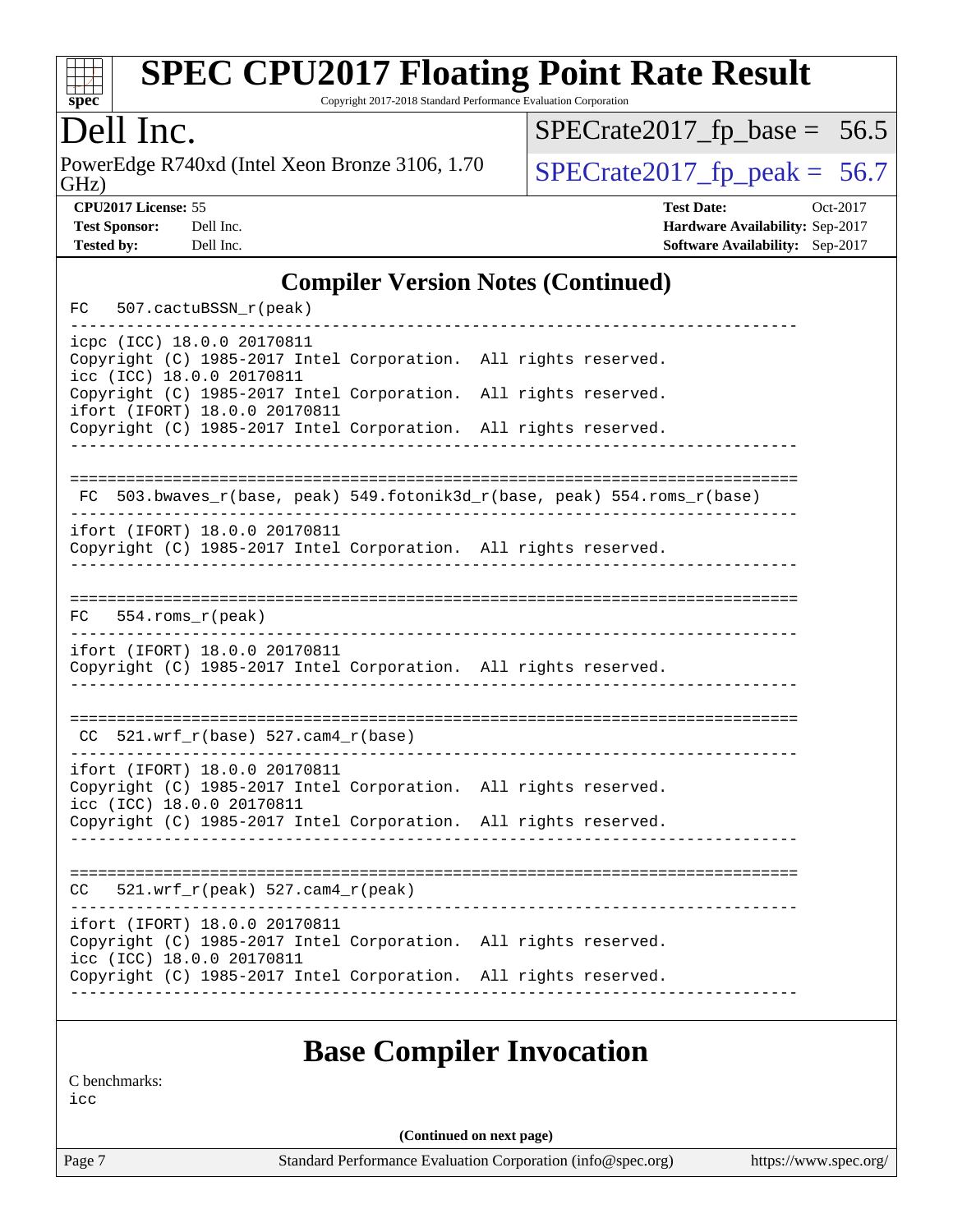

Copyright 2017-2018 Standard Performance Evaluation Corporation

## Dell Inc.

GHz) PowerEdge R740xd (Intel Xeon Bronze 3106, 1.70  $\big|$  [SPECrate2017\\_fp\\_peak =](http://www.spec.org/auto/cpu2017/Docs/result-fields.html#SPECrate2017fppeak) 56.7

 $SPECTate2017_fp\_base = 56.5$ 

**[CPU2017 License:](http://www.spec.org/auto/cpu2017/Docs/result-fields.html#CPU2017License)** 55 **[Test Date:](http://www.spec.org/auto/cpu2017/Docs/result-fields.html#TestDate)** Oct-2017 **[Test Sponsor:](http://www.spec.org/auto/cpu2017/Docs/result-fields.html#TestSponsor)** Dell Inc. **[Hardware Availability:](http://www.spec.org/auto/cpu2017/Docs/result-fields.html#HardwareAvailability)** Sep-2017 **[Tested by:](http://www.spec.org/auto/cpu2017/Docs/result-fields.html#Testedby)** Dell Inc. **[Software Availability:](http://www.spec.org/auto/cpu2017/Docs/result-fields.html#SoftwareAvailability)** Sep-2017

## **[Base Compiler Invocation \(Continued\)](http://www.spec.org/auto/cpu2017/Docs/result-fields.html#BaseCompilerInvocation)**

[C++ benchmarks](http://www.spec.org/auto/cpu2017/Docs/result-fields.html#CXXbenchmarks): [icpc](http://www.spec.org/cpu2017/results/res2017q4/cpu2017-20171208-01403.flags.html#user_CXXbase_intel_icpc_18.0_c510b6838c7f56d33e37e94d029a35b4a7bccf4766a728ee175e80a419847e808290a9b78be685c44ab727ea267ec2f070ec5dc83b407c0218cded6866a35d07)

[Fortran benchmarks](http://www.spec.org/auto/cpu2017/Docs/result-fields.html#Fortranbenchmarks): [ifort](http://www.spec.org/cpu2017/results/res2017q4/cpu2017-20171208-01403.flags.html#user_FCbase_intel_ifort_18.0_8111460550e3ca792625aed983ce982f94888b8b503583aa7ba2b8303487b4d8a21a13e7191a45c5fd58ff318f48f9492884d4413fa793fd88dd292cad7027ca)

[Benchmarks using both Fortran and C:](http://www.spec.org/auto/cpu2017/Docs/result-fields.html#BenchmarksusingbothFortranandC) [ifort](http://www.spec.org/cpu2017/results/res2017q4/cpu2017-20171208-01403.flags.html#user_CC_FCbase_intel_ifort_18.0_8111460550e3ca792625aed983ce982f94888b8b503583aa7ba2b8303487b4d8a21a13e7191a45c5fd58ff318f48f9492884d4413fa793fd88dd292cad7027ca) [icc](http://www.spec.org/cpu2017/results/res2017q4/cpu2017-20171208-01403.flags.html#user_CC_FCbase_intel_icc_18.0_66fc1ee009f7361af1fbd72ca7dcefbb700085f36577c54f309893dd4ec40d12360134090235512931783d35fd58c0460139e722d5067c5574d8eaf2b3e37e92)

[Benchmarks using both C and C++](http://www.spec.org/auto/cpu2017/Docs/result-fields.html#BenchmarksusingbothCandCXX): [icpc](http://www.spec.org/cpu2017/results/res2017q4/cpu2017-20171208-01403.flags.html#user_CC_CXXbase_intel_icpc_18.0_c510b6838c7f56d33e37e94d029a35b4a7bccf4766a728ee175e80a419847e808290a9b78be685c44ab727ea267ec2f070ec5dc83b407c0218cded6866a35d07) [icc](http://www.spec.org/cpu2017/results/res2017q4/cpu2017-20171208-01403.flags.html#user_CC_CXXbase_intel_icc_18.0_66fc1ee009f7361af1fbd72ca7dcefbb700085f36577c54f309893dd4ec40d12360134090235512931783d35fd58c0460139e722d5067c5574d8eaf2b3e37e92)

[Benchmarks using Fortran, C, and C++:](http://www.spec.org/auto/cpu2017/Docs/result-fields.html#BenchmarksusingFortranCandCXX) [icpc](http://www.spec.org/cpu2017/results/res2017q4/cpu2017-20171208-01403.flags.html#user_CC_CXX_FCbase_intel_icpc_18.0_c510b6838c7f56d33e37e94d029a35b4a7bccf4766a728ee175e80a419847e808290a9b78be685c44ab727ea267ec2f070ec5dc83b407c0218cded6866a35d07) [icc](http://www.spec.org/cpu2017/results/res2017q4/cpu2017-20171208-01403.flags.html#user_CC_CXX_FCbase_intel_icc_18.0_66fc1ee009f7361af1fbd72ca7dcefbb700085f36577c54f309893dd4ec40d12360134090235512931783d35fd58c0460139e722d5067c5574d8eaf2b3e37e92) [ifort](http://www.spec.org/cpu2017/results/res2017q4/cpu2017-20171208-01403.flags.html#user_CC_CXX_FCbase_intel_ifort_18.0_8111460550e3ca792625aed983ce982f94888b8b503583aa7ba2b8303487b4d8a21a13e7191a45c5fd58ff318f48f9492884d4413fa793fd88dd292cad7027ca)

## **[Base Portability Flags](http://www.spec.org/auto/cpu2017/Docs/result-fields.html#BasePortabilityFlags)**

 503.bwaves\_r: [-DSPEC\\_LP64](http://www.spec.org/cpu2017/results/res2017q4/cpu2017-20171208-01403.flags.html#suite_basePORTABILITY503_bwaves_r_DSPEC_LP64) 507.cactuBSSN\_r: [-DSPEC\\_LP64](http://www.spec.org/cpu2017/results/res2017q4/cpu2017-20171208-01403.flags.html#suite_basePORTABILITY507_cactuBSSN_r_DSPEC_LP64) 508.namd\_r: [-DSPEC\\_LP64](http://www.spec.org/cpu2017/results/res2017q4/cpu2017-20171208-01403.flags.html#suite_basePORTABILITY508_namd_r_DSPEC_LP64) 510.parest\_r: [-DSPEC\\_LP64](http://www.spec.org/cpu2017/results/res2017q4/cpu2017-20171208-01403.flags.html#suite_basePORTABILITY510_parest_r_DSPEC_LP64) 511.povray\_r: [-DSPEC\\_LP64](http://www.spec.org/cpu2017/results/res2017q4/cpu2017-20171208-01403.flags.html#suite_basePORTABILITY511_povray_r_DSPEC_LP64) 519.lbm\_r: [-DSPEC\\_LP64](http://www.spec.org/cpu2017/results/res2017q4/cpu2017-20171208-01403.flags.html#suite_basePORTABILITY519_lbm_r_DSPEC_LP64) 521.wrf\_r: [-DSPEC\\_LP64](http://www.spec.org/cpu2017/results/res2017q4/cpu2017-20171208-01403.flags.html#suite_basePORTABILITY521_wrf_r_DSPEC_LP64) [-DSPEC\\_CASE\\_FLAG](http://www.spec.org/cpu2017/results/res2017q4/cpu2017-20171208-01403.flags.html#b521.wrf_r_baseCPORTABILITY_DSPEC_CASE_FLAG) [-convert big\\_endian](http://www.spec.org/cpu2017/results/res2017q4/cpu2017-20171208-01403.flags.html#user_baseFPORTABILITY521_wrf_r_convert_big_endian_c3194028bc08c63ac5d04de18c48ce6d347e4e562e8892b8bdbdc0214820426deb8554edfa529a3fb25a586e65a3d812c835984020483e7e73212c4d31a38223) 526.blender\_r: [-DSPEC\\_LP64](http://www.spec.org/cpu2017/results/res2017q4/cpu2017-20171208-01403.flags.html#suite_basePORTABILITY526_blender_r_DSPEC_LP64) [-DSPEC\\_LINUX](http://www.spec.org/cpu2017/results/res2017q4/cpu2017-20171208-01403.flags.html#b526.blender_r_baseCPORTABILITY_DSPEC_LINUX) [-funsigned-char](http://www.spec.org/cpu2017/results/res2017q4/cpu2017-20171208-01403.flags.html#user_baseCPORTABILITY526_blender_r_force_uchar_40c60f00ab013830e2dd6774aeded3ff59883ba5a1fc5fc14077f794d777847726e2a5858cbc7672e36e1b067e7e5c1d9a74f7176df07886a243d7cc18edfe67) 527.cam4\_r: [-DSPEC\\_LP64](http://www.spec.org/cpu2017/results/res2017q4/cpu2017-20171208-01403.flags.html#suite_basePORTABILITY527_cam4_r_DSPEC_LP64) [-DSPEC\\_CASE\\_FLAG](http://www.spec.org/cpu2017/results/res2017q4/cpu2017-20171208-01403.flags.html#b527.cam4_r_baseCPORTABILITY_DSPEC_CASE_FLAG) 538.imagick\_r: [-DSPEC\\_LP64](http://www.spec.org/cpu2017/results/res2017q4/cpu2017-20171208-01403.flags.html#suite_basePORTABILITY538_imagick_r_DSPEC_LP64) 544.nab\_r: [-DSPEC\\_LP64](http://www.spec.org/cpu2017/results/res2017q4/cpu2017-20171208-01403.flags.html#suite_basePORTABILITY544_nab_r_DSPEC_LP64) 549.fotonik3d\_r: [-DSPEC\\_LP64](http://www.spec.org/cpu2017/results/res2017q4/cpu2017-20171208-01403.flags.html#suite_basePORTABILITY549_fotonik3d_r_DSPEC_LP64) 554.roms\_r: [-DSPEC\\_LP64](http://www.spec.org/cpu2017/results/res2017q4/cpu2017-20171208-01403.flags.html#suite_basePORTABILITY554_roms_r_DSPEC_LP64)

### **[Base Optimization Flags](http://www.spec.org/auto/cpu2017/Docs/result-fields.html#BaseOptimizationFlags)**

[C benchmarks](http://www.spec.org/auto/cpu2017/Docs/result-fields.html#Cbenchmarks):

[-xCORE-AVX2](http://www.spec.org/cpu2017/results/res2017q4/cpu2017-20171208-01403.flags.html#user_CCbase_f-xCORE-AVX2) [-ipo](http://www.spec.org/cpu2017/results/res2017q4/cpu2017-20171208-01403.flags.html#user_CCbase_f-ipo) [-O3](http://www.spec.org/cpu2017/results/res2017q4/cpu2017-20171208-01403.flags.html#user_CCbase_f-O3) [-no-prec-div](http://www.spec.org/cpu2017/results/res2017q4/cpu2017-20171208-01403.flags.html#user_CCbase_f-no-prec-div) [-qopt-prefetch](http://www.spec.org/cpu2017/results/res2017q4/cpu2017-20171208-01403.flags.html#user_CCbase_f-qopt-prefetch) [-ffinite-math-only](http://www.spec.org/cpu2017/results/res2017q4/cpu2017-20171208-01403.flags.html#user_CCbase_f_finite_math_only_cb91587bd2077682c4b38af759c288ed7c732db004271a9512da14a4f8007909a5f1427ecbf1a0fb78ff2a814402c6114ac565ca162485bbcae155b5e4258871) [-qopt-mem-layout-trans=3](http://www.spec.org/cpu2017/results/res2017q4/cpu2017-20171208-01403.flags.html#user_CCbase_f-qopt-mem-layout-trans_de80db37974c74b1f0e20d883f0b675c88c3b01e9d123adea9b28688d64333345fb62bc4a798493513fdb68f60282f9a726aa07f478b2f7113531aecce732043)

### [C++ benchmarks:](http://www.spec.org/auto/cpu2017/Docs/result-fields.html#CXXbenchmarks)

[-xCORE-AVX2](http://www.spec.org/cpu2017/results/res2017q4/cpu2017-20171208-01403.flags.html#user_CXXbase_f-xCORE-AVX2) [-ipo](http://www.spec.org/cpu2017/results/res2017q4/cpu2017-20171208-01403.flags.html#user_CXXbase_f-ipo) [-O3](http://www.spec.org/cpu2017/results/res2017q4/cpu2017-20171208-01403.flags.html#user_CXXbase_f-O3) [-no-prec-div](http://www.spec.org/cpu2017/results/res2017q4/cpu2017-20171208-01403.flags.html#user_CXXbase_f-no-prec-div) [-qopt-prefetch](http://www.spec.org/cpu2017/results/res2017q4/cpu2017-20171208-01403.flags.html#user_CXXbase_f-qopt-prefetch) [-ffinite-math-only](http://www.spec.org/cpu2017/results/res2017q4/cpu2017-20171208-01403.flags.html#user_CXXbase_f_finite_math_only_cb91587bd2077682c4b38af759c288ed7c732db004271a9512da14a4f8007909a5f1427ecbf1a0fb78ff2a814402c6114ac565ca162485bbcae155b5e4258871) [-qopt-mem-layout-trans=3](http://www.spec.org/cpu2017/results/res2017q4/cpu2017-20171208-01403.flags.html#user_CXXbase_f-qopt-mem-layout-trans_de80db37974c74b1f0e20d883f0b675c88c3b01e9d123adea9b28688d64333345fb62bc4a798493513fdb68f60282f9a726aa07f478b2f7113531aecce732043)

**(Continued on next page)**

Page 8 Standard Performance Evaluation Corporation [\(info@spec.org\)](mailto:info@spec.org) <https://www.spec.org/>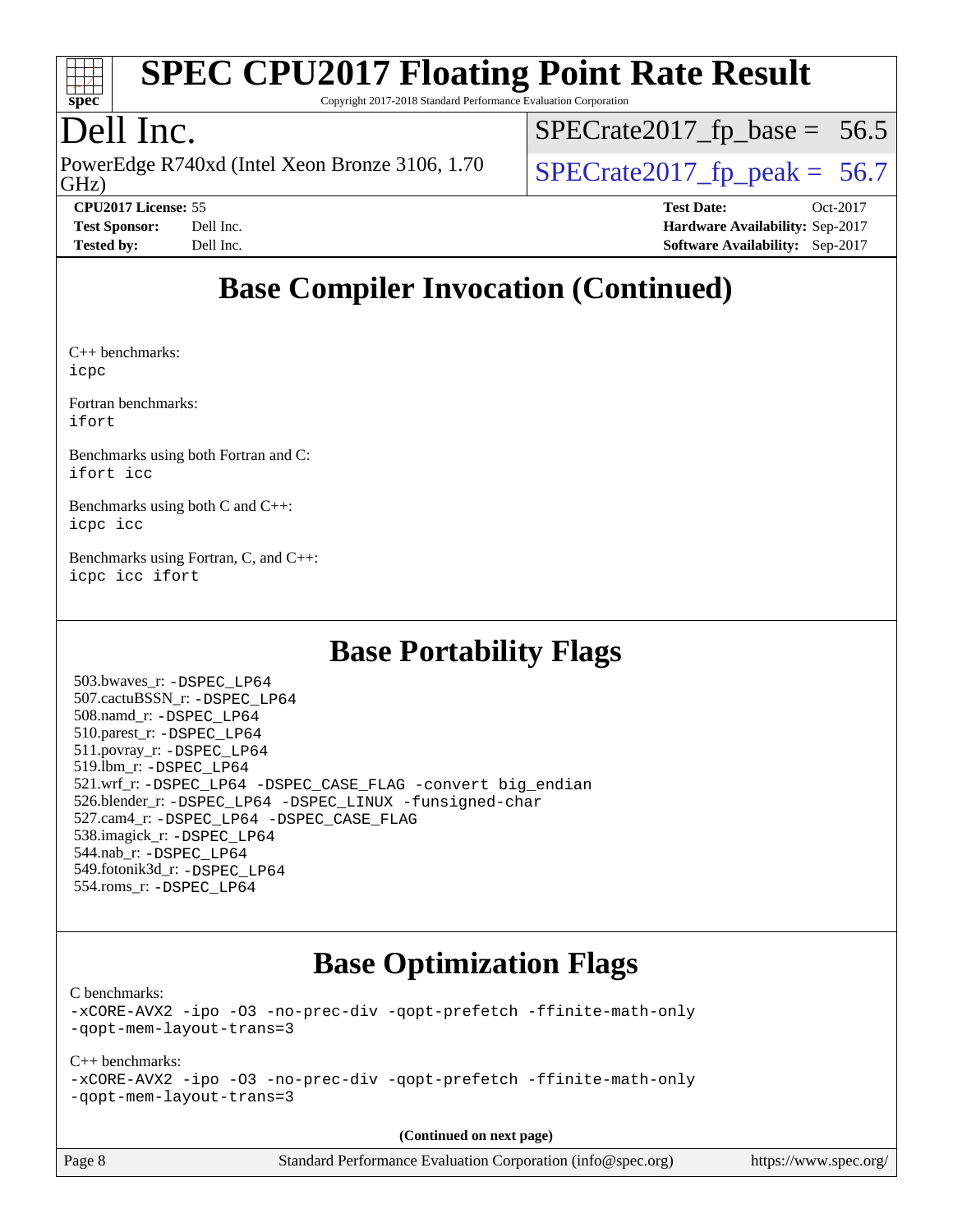

Copyright 2017-2018 Standard Performance Evaluation Corporation

### Dell Inc.

GHz) PowerEdge R740xd (Intel Xeon Bronze 3106, 1.70  $\big|$  [SPECrate2017\\_fp\\_peak =](http://www.spec.org/auto/cpu2017/Docs/result-fields.html#SPECrate2017fppeak) 56.7

 $SPECTate2017_fp\_base = 56.5$ 

**[CPU2017 License:](http://www.spec.org/auto/cpu2017/Docs/result-fields.html#CPU2017License)** 55 **[Test Date:](http://www.spec.org/auto/cpu2017/Docs/result-fields.html#TestDate)** Oct-2017 **[Test Sponsor:](http://www.spec.org/auto/cpu2017/Docs/result-fields.html#TestSponsor)** Dell Inc. **[Hardware Availability:](http://www.spec.org/auto/cpu2017/Docs/result-fields.html#HardwareAvailability)** Sep-2017 **[Tested by:](http://www.spec.org/auto/cpu2017/Docs/result-fields.html#Testedby)** Dell Inc. **[Software Availability:](http://www.spec.org/auto/cpu2017/Docs/result-fields.html#SoftwareAvailability)** Sep-2017

## **[Base Optimization Flags \(Continued\)](http://www.spec.org/auto/cpu2017/Docs/result-fields.html#BaseOptimizationFlags)**

[Fortran benchmarks](http://www.spec.org/auto/cpu2017/Docs/result-fields.html#Fortranbenchmarks):

[-xCORE-AVX2](http://www.spec.org/cpu2017/results/res2017q4/cpu2017-20171208-01403.flags.html#user_FCbase_f-xCORE-AVX2) [-ipo](http://www.spec.org/cpu2017/results/res2017q4/cpu2017-20171208-01403.flags.html#user_FCbase_f-ipo) [-O3](http://www.spec.org/cpu2017/results/res2017q4/cpu2017-20171208-01403.flags.html#user_FCbase_f-O3) [-no-prec-div](http://www.spec.org/cpu2017/results/res2017q4/cpu2017-20171208-01403.flags.html#user_FCbase_f-no-prec-div) [-qopt-prefetch](http://www.spec.org/cpu2017/results/res2017q4/cpu2017-20171208-01403.flags.html#user_FCbase_f-qopt-prefetch) [-ffinite-math-only](http://www.spec.org/cpu2017/results/res2017q4/cpu2017-20171208-01403.flags.html#user_FCbase_f_finite_math_only_cb91587bd2077682c4b38af759c288ed7c732db004271a9512da14a4f8007909a5f1427ecbf1a0fb78ff2a814402c6114ac565ca162485bbcae155b5e4258871) [-qopt-mem-layout-trans=3](http://www.spec.org/cpu2017/results/res2017q4/cpu2017-20171208-01403.flags.html#user_FCbase_f-qopt-mem-layout-trans_de80db37974c74b1f0e20d883f0b675c88c3b01e9d123adea9b28688d64333345fb62bc4a798493513fdb68f60282f9a726aa07f478b2f7113531aecce732043) [-nostandard-realloc-lhs](http://www.spec.org/cpu2017/results/res2017q4/cpu2017-20171208-01403.flags.html#user_FCbase_f_2003_std_realloc_82b4557e90729c0f113870c07e44d33d6f5a304b4f63d4c15d2d0f1fab99f5daaed73bdb9275d9ae411527f28b936061aa8b9c8f2d63842963b95c9dd6426b8a) [-align array32byte](http://www.spec.org/cpu2017/results/res2017q4/cpu2017-20171208-01403.flags.html#user_FCbase_align_array32byte_b982fe038af199962ba9a80c053b8342c548c85b40b8e86eb3cc33dee0d7986a4af373ac2d51c3f7cf710a18d62fdce2948f201cd044323541f22fc0fffc51b6) [Benchmarks using both Fortran and C](http://www.spec.org/auto/cpu2017/Docs/result-fields.html#BenchmarksusingbothFortranandC): [-xCORE-AVX2](http://www.spec.org/cpu2017/results/res2017q4/cpu2017-20171208-01403.flags.html#user_CC_FCbase_f-xCORE-AVX2) [-ipo](http://www.spec.org/cpu2017/results/res2017q4/cpu2017-20171208-01403.flags.html#user_CC_FCbase_f-ipo) [-O3](http://www.spec.org/cpu2017/results/res2017q4/cpu2017-20171208-01403.flags.html#user_CC_FCbase_f-O3) [-no-prec-div](http://www.spec.org/cpu2017/results/res2017q4/cpu2017-20171208-01403.flags.html#user_CC_FCbase_f-no-prec-div) [-qopt-prefetch](http://www.spec.org/cpu2017/results/res2017q4/cpu2017-20171208-01403.flags.html#user_CC_FCbase_f-qopt-prefetch) [-ffinite-math-only](http://www.spec.org/cpu2017/results/res2017q4/cpu2017-20171208-01403.flags.html#user_CC_FCbase_f_finite_math_only_cb91587bd2077682c4b38af759c288ed7c732db004271a9512da14a4f8007909a5f1427ecbf1a0fb78ff2a814402c6114ac565ca162485bbcae155b5e4258871) [-qopt-mem-layout-trans=3](http://www.spec.org/cpu2017/results/res2017q4/cpu2017-20171208-01403.flags.html#user_CC_FCbase_f-qopt-mem-layout-trans_de80db37974c74b1f0e20d883f0b675c88c3b01e9d123adea9b28688d64333345fb62bc4a798493513fdb68f60282f9a726aa07f478b2f7113531aecce732043) [-nostandard-realloc-lhs](http://www.spec.org/cpu2017/results/res2017q4/cpu2017-20171208-01403.flags.html#user_CC_FCbase_f_2003_std_realloc_82b4557e90729c0f113870c07e44d33d6f5a304b4f63d4c15d2d0f1fab99f5daaed73bdb9275d9ae411527f28b936061aa8b9c8f2d63842963b95c9dd6426b8a) [-align array32byte](http://www.spec.org/cpu2017/results/res2017q4/cpu2017-20171208-01403.flags.html#user_CC_FCbase_align_array32byte_b982fe038af199962ba9a80c053b8342c548c85b40b8e86eb3cc33dee0d7986a4af373ac2d51c3f7cf710a18d62fdce2948f201cd044323541f22fc0fffc51b6) [Benchmarks using both C and C++](http://www.spec.org/auto/cpu2017/Docs/result-fields.html#BenchmarksusingbothCandCXX): [-xCORE-AVX2](http://www.spec.org/cpu2017/results/res2017q4/cpu2017-20171208-01403.flags.html#user_CC_CXXbase_f-xCORE-AVX2) [-ipo](http://www.spec.org/cpu2017/results/res2017q4/cpu2017-20171208-01403.flags.html#user_CC_CXXbase_f-ipo) [-O3](http://www.spec.org/cpu2017/results/res2017q4/cpu2017-20171208-01403.flags.html#user_CC_CXXbase_f-O3) [-no-prec-div](http://www.spec.org/cpu2017/results/res2017q4/cpu2017-20171208-01403.flags.html#user_CC_CXXbase_f-no-prec-div) [-qopt-prefetch](http://www.spec.org/cpu2017/results/res2017q4/cpu2017-20171208-01403.flags.html#user_CC_CXXbase_f-qopt-prefetch) [-ffinite-math-only](http://www.spec.org/cpu2017/results/res2017q4/cpu2017-20171208-01403.flags.html#user_CC_CXXbase_f_finite_math_only_cb91587bd2077682c4b38af759c288ed7c732db004271a9512da14a4f8007909a5f1427ecbf1a0fb78ff2a814402c6114ac565ca162485bbcae155b5e4258871) [-qopt-mem-layout-trans=3](http://www.spec.org/cpu2017/results/res2017q4/cpu2017-20171208-01403.flags.html#user_CC_CXXbase_f-qopt-mem-layout-trans_de80db37974c74b1f0e20d883f0b675c88c3b01e9d123adea9b28688d64333345fb62bc4a798493513fdb68f60282f9a726aa07f478b2f7113531aecce732043) [Benchmarks using Fortran, C, and C++:](http://www.spec.org/auto/cpu2017/Docs/result-fields.html#BenchmarksusingFortranCandCXX)

[-xCORE-AVX2](http://www.spec.org/cpu2017/results/res2017q4/cpu2017-20171208-01403.flags.html#user_CC_CXX_FCbase_f-xCORE-AVX2) [-ipo](http://www.spec.org/cpu2017/results/res2017q4/cpu2017-20171208-01403.flags.html#user_CC_CXX_FCbase_f-ipo) [-O3](http://www.spec.org/cpu2017/results/res2017q4/cpu2017-20171208-01403.flags.html#user_CC_CXX_FCbase_f-O3) [-no-prec-div](http://www.spec.org/cpu2017/results/res2017q4/cpu2017-20171208-01403.flags.html#user_CC_CXX_FCbase_f-no-prec-div) [-qopt-prefetch](http://www.spec.org/cpu2017/results/res2017q4/cpu2017-20171208-01403.flags.html#user_CC_CXX_FCbase_f-qopt-prefetch) [-ffinite-math-only](http://www.spec.org/cpu2017/results/res2017q4/cpu2017-20171208-01403.flags.html#user_CC_CXX_FCbase_f_finite_math_only_cb91587bd2077682c4b38af759c288ed7c732db004271a9512da14a4f8007909a5f1427ecbf1a0fb78ff2a814402c6114ac565ca162485bbcae155b5e4258871) [-qopt-mem-layout-trans=3](http://www.spec.org/cpu2017/results/res2017q4/cpu2017-20171208-01403.flags.html#user_CC_CXX_FCbase_f-qopt-mem-layout-trans_de80db37974c74b1f0e20d883f0b675c88c3b01e9d123adea9b28688d64333345fb62bc4a798493513fdb68f60282f9a726aa07f478b2f7113531aecce732043) [-nostandard-realloc-lhs](http://www.spec.org/cpu2017/results/res2017q4/cpu2017-20171208-01403.flags.html#user_CC_CXX_FCbase_f_2003_std_realloc_82b4557e90729c0f113870c07e44d33d6f5a304b4f63d4c15d2d0f1fab99f5daaed73bdb9275d9ae411527f28b936061aa8b9c8f2d63842963b95c9dd6426b8a) [-align array32byte](http://www.spec.org/cpu2017/results/res2017q4/cpu2017-20171208-01403.flags.html#user_CC_CXX_FCbase_align_array32byte_b982fe038af199962ba9a80c053b8342c548c85b40b8e86eb3cc33dee0d7986a4af373ac2d51c3f7cf710a18d62fdce2948f201cd044323541f22fc0fffc51b6)

### **[Base Other Flags](http://www.spec.org/auto/cpu2017/Docs/result-fields.html#BaseOtherFlags)**

[C benchmarks](http://www.spec.org/auto/cpu2017/Docs/result-fields.html#Cbenchmarks):  $-m64 - std = c11$  $-m64 - std = c11$ 

[C++ benchmarks:](http://www.spec.org/auto/cpu2017/Docs/result-fields.html#CXXbenchmarks) [-m64](http://www.spec.org/cpu2017/results/res2017q4/cpu2017-20171208-01403.flags.html#user_CXXbase_intel_intel64_18.0_af43caccfc8ded86e7699f2159af6efc7655f51387b94da716254467f3c01020a5059329e2569e4053f409e7c9202a7efc638f7a6d1ffb3f52dea4a3e31d82ab)

[Fortran benchmarks](http://www.spec.org/auto/cpu2017/Docs/result-fields.html#Fortranbenchmarks):  $-m64$ 

[Benchmarks using both Fortran and C](http://www.spec.org/auto/cpu2017/Docs/result-fields.html#BenchmarksusingbothFortranandC):  $-m64 - std = c11$  $-m64 - std = c11$ 

[Benchmarks using both C and C++](http://www.spec.org/auto/cpu2017/Docs/result-fields.html#BenchmarksusingbothCandCXX):  $-m64$   $-std=cl1$ 

[Benchmarks using Fortran, C, and C++:](http://www.spec.org/auto/cpu2017/Docs/result-fields.html#BenchmarksusingFortranCandCXX)  $-m64$   $-std=cl1$ 

### **[Peak Compiler Invocation](http://www.spec.org/auto/cpu2017/Docs/result-fields.html#PeakCompilerInvocation)**

[C benchmarks:](http://www.spec.org/auto/cpu2017/Docs/result-fields.html#Cbenchmarks)

[icc](http://www.spec.org/cpu2017/results/res2017q4/cpu2017-20171208-01403.flags.html#user_CCpeak_intel_icc_18.0_66fc1ee009f7361af1fbd72ca7dcefbb700085f36577c54f309893dd4ec40d12360134090235512931783d35fd58c0460139e722d5067c5574d8eaf2b3e37e92)

**(Continued on next page)**

Page 9 Standard Performance Evaluation Corporation [\(info@spec.org\)](mailto:info@spec.org) <https://www.spec.org/>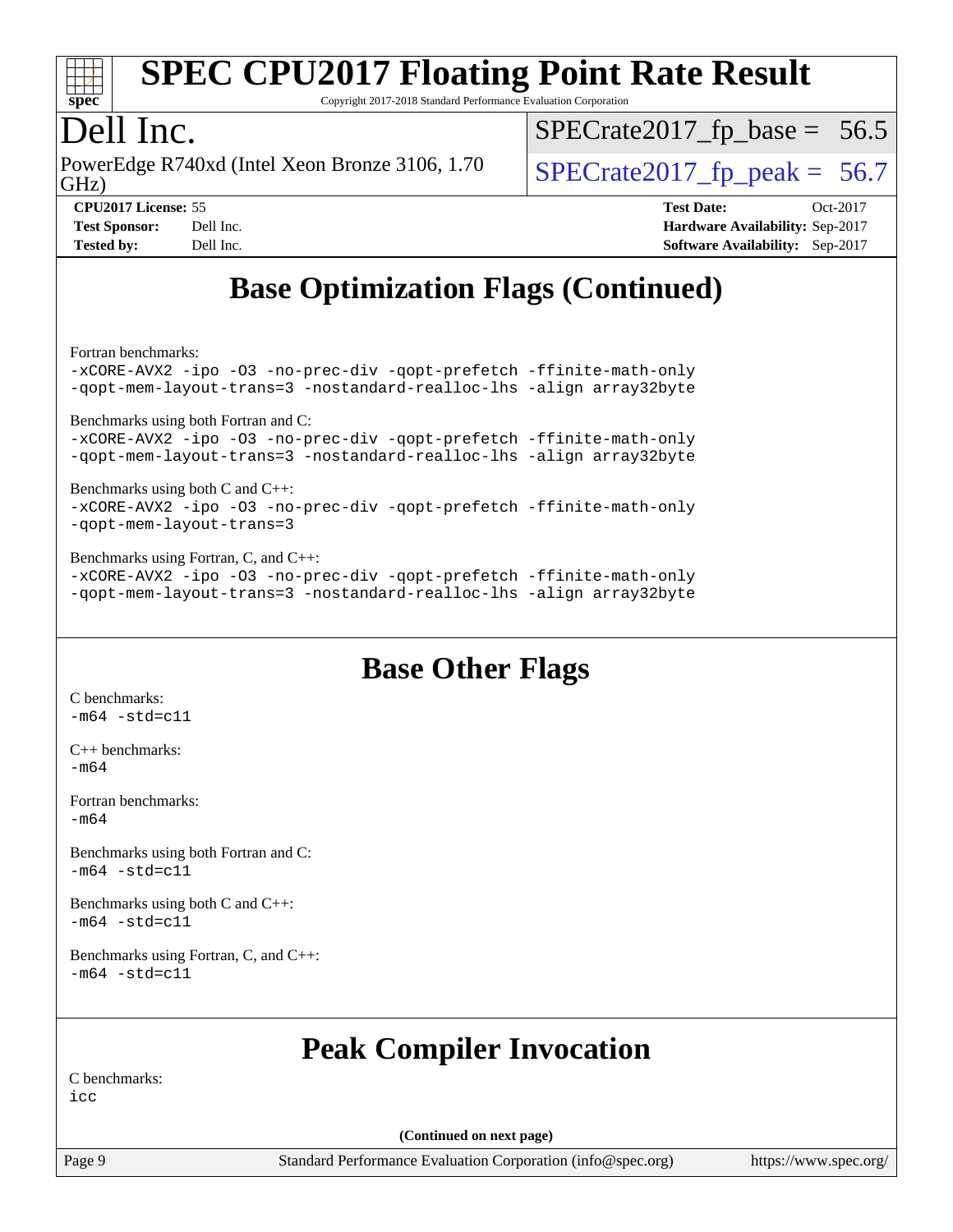

Copyright 2017-2018 Standard Performance Evaluation Corporation

## Dell Inc.

GHz) PowerEdge R740xd (Intel Xeon Bronze 3106, 1.70  $\big|$  [SPECrate2017\\_fp\\_peak =](http://www.spec.org/auto/cpu2017/Docs/result-fields.html#SPECrate2017fppeak) 56.7

 $SPECTate2017_fp\_base = 56.5$ 

**[CPU2017 License:](http://www.spec.org/auto/cpu2017/Docs/result-fields.html#CPU2017License)** 55 **[Test Date:](http://www.spec.org/auto/cpu2017/Docs/result-fields.html#TestDate)** Oct-2017 **[Test Sponsor:](http://www.spec.org/auto/cpu2017/Docs/result-fields.html#TestSponsor)** Dell Inc. **[Hardware Availability:](http://www.spec.org/auto/cpu2017/Docs/result-fields.html#HardwareAvailability)** Sep-2017 **[Tested by:](http://www.spec.org/auto/cpu2017/Docs/result-fields.html#Testedby)** Dell Inc. **[Software Availability:](http://www.spec.org/auto/cpu2017/Docs/result-fields.html#SoftwareAvailability)** Sep-2017

## **[Peak Compiler Invocation \(Continued\)](http://www.spec.org/auto/cpu2017/Docs/result-fields.html#PeakCompilerInvocation)**

[C++ benchmarks](http://www.spec.org/auto/cpu2017/Docs/result-fields.html#CXXbenchmarks): [icpc](http://www.spec.org/cpu2017/results/res2017q4/cpu2017-20171208-01403.flags.html#user_CXXpeak_intel_icpc_18.0_c510b6838c7f56d33e37e94d029a35b4a7bccf4766a728ee175e80a419847e808290a9b78be685c44ab727ea267ec2f070ec5dc83b407c0218cded6866a35d07)

[Fortran benchmarks:](http://www.spec.org/auto/cpu2017/Docs/result-fields.html#Fortranbenchmarks) [ifort](http://www.spec.org/cpu2017/results/res2017q4/cpu2017-20171208-01403.flags.html#user_FCpeak_intel_ifort_18.0_8111460550e3ca792625aed983ce982f94888b8b503583aa7ba2b8303487b4d8a21a13e7191a45c5fd58ff318f48f9492884d4413fa793fd88dd292cad7027ca)

[Benchmarks using both Fortran and C:](http://www.spec.org/auto/cpu2017/Docs/result-fields.html#BenchmarksusingbothFortranandC) [ifort](http://www.spec.org/cpu2017/results/res2017q4/cpu2017-20171208-01403.flags.html#user_CC_FCpeak_intel_ifort_18.0_8111460550e3ca792625aed983ce982f94888b8b503583aa7ba2b8303487b4d8a21a13e7191a45c5fd58ff318f48f9492884d4413fa793fd88dd292cad7027ca) [icc](http://www.spec.org/cpu2017/results/res2017q4/cpu2017-20171208-01403.flags.html#user_CC_FCpeak_intel_icc_18.0_66fc1ee009f7361af1fbd72ca7dcefbb700085f36577c54f309893dd4ec40d12360134090235512931783d35fd58c0460139e722d5067c5574d8eaf2b3e37e92)

[Benchmarks using both C and C++](http://www.spec.org/auto/cpu2017/Docs/result-fields.html#BenchmarksusingbothCandCXX): [icpc](http://www.spec.org/cpu2017/results/res2017q4/cpu2017-20171208-01403.flags.html#user_CC_CXXpeak_intel_icpc_18.0_c510b6838c7f56d33e37e94d029a35b4a7bccf4766a728ee175e80a419847e808290a9b78be685c44ab727ea267ec2f070ec5dc83b407c0218cded6866a35d07) [icc](http://www.spec.org/cpu2017/results/res2017q4/cpu2017-20171208-01403.flags.html#user_CC_CXXpeak_intel_icc_18.0_66fc1ee009f7361af1fbd72ca7dcefbb700085f36577c54f309893dd4ec40d12360134090235512931783d35fd58c0460139e722d5067c5574d8eaf2b3e37e92)

[Benchmarks using Fortran, C, and C++](http://www.spec.org/auto/cpu2017/Docs/result-fields.html#BenchmarksusingFortranCandCXX): [icpc](http://www.spec.org/cpu2017/results/res2017q4/cpu2017-20171208-01403.flags.html#user_CC_CXX_FCpeak_intel_icpc_18.0_c510b6838c7f56d33e37e94d029a35b4a7bccf4766a728ee175e80a419847e808290a9b78be685c44ab727ea267ec2f070ec5dc83b407c0218cded6866a35d07) [icc](http://www.spec.org/cpu2017/results/res2017q4/cpu2017-20171208-01403.flags.html#user_CC_CXX_FCpeak_intel_icc_18.0_66fc1ee009f7361af1fbd72ca7dcefbb700085f36577c54f309893dd4ec40d12360134090235512931783d35fd58c0460139e722d5067c5574d8eaf2b3e37e92) [ifort](http://www.spec.org/cpu2017/results/res2017q4/cpu2017-20171208-01403.flags.html#user_CC_CXX_FCpeak_intel_ifort_18.0_8111460550e3ca792625aed983ce982f94888b8b503583aa7ba2b8303487b4d8a21a13e7191a45c5fd58ff318f48f9492884d4413fa793fd88dd292cad7027ca)

## **[Peak Portability Flags](http://www.spec.org/auto/cpu2017/Docs/result-fields.html#PeakPortabilityFlags)**

Same as Base Portability Flags

## **[Peak Optimization Flags](http://www.spec.org/auto/cpu2017/Docs/result-fields.html#PeakOptimizationFlags)**

[C benchmarks](http://www.spec.org/auto/cpu2017/Docs/result-fields.html#Cbenchmarks):

```
 519.lbm_r: -prof-gen(pass 1) -prof-use(pass 2) -ipo -xCORE-AVX2 -O3
-no-prec-div -qopt-prefetch -ffinite-math-only
-qopt-mem-layout-trans=3
```
 538.imagick\_r: [-xCORE-AVX2](http://www.spec.org/cpu2017/results/res2017q4/cpu2017-20171208-01403.flags.html#user_peakCOPTIMIZE538_imagick_r_f-xCORE-AVX2) [-ipo](http://www.spec.org/cpu2017/results/res2017q4/cpu2017-20171208-01403.flags.html#user_peakCOPTIMIZE538_imagick_r_f-ipo) [-O3](http://www.spec.org/cpu2017/results/res2017q4/cpu2017-20171208-01403.flags.html#user_peakCOPTIMIZE538_imagick_r_f-O3) [-no-prec-div](http://www.spec.org/cpu2017/results/res2017q4/cpu2017-20171208-01403.flags.html#user_peakCOPTIMIZE538_imagick_r_f-no-prec-div) [-qopt-prefetch](http://www.spec.org/cpu2017/results/res2017q4/cpu2017-20171208-01403.flags.html#user_peakCOPTIMIZE538_imagick_r_f-qopt-prefetch) [-ffinite-math-only](http://www.spec.org/cpu2017/results/res2017q4/cpu2017-20171208-01403.flags.html#user_peakCOPTIMIZE538_imagick_r_f_finite_math_only_cb91587bd2077682c4b38af759c288ed7c732db004271a9512da14a4f8007909a5f1427ecbf1a0fb78ff2a814402c6114ac565ca162485bbcae155b5e4258871) [-qopt-mem-layout-trans=3](http://www.spec.org/cpu2017/results/res2017q4/cpu2017-20171208-01403.flags.html#user_peakCOPTIMIZE538_imagick_r_f-qopt-mem-layout-trans_de80db37974c74b1f0e20d883f0b675c88c3b01e9d123adea9b28688d64333345fb62bc4a798493513fdb68f60282f9a726aa07f478b2f7113531aecce732043)

544.nab\_r: Same as 519.lbm\_r

```
C++ benchmarks: 
-prof-gen(pass 1) -prof-use(pass 2) -ipo -xCORE-AVX2 -O3
-no-prec-div -qopt-prefetch -ffinite-math-only
-qopt-mem-layout-trans=3
```
[Fortran benchmarks](http://www.spec.org/auto/cpu2017/Docs/result-fields.html#Fortranbenchmarks):

**(Continued on next page)**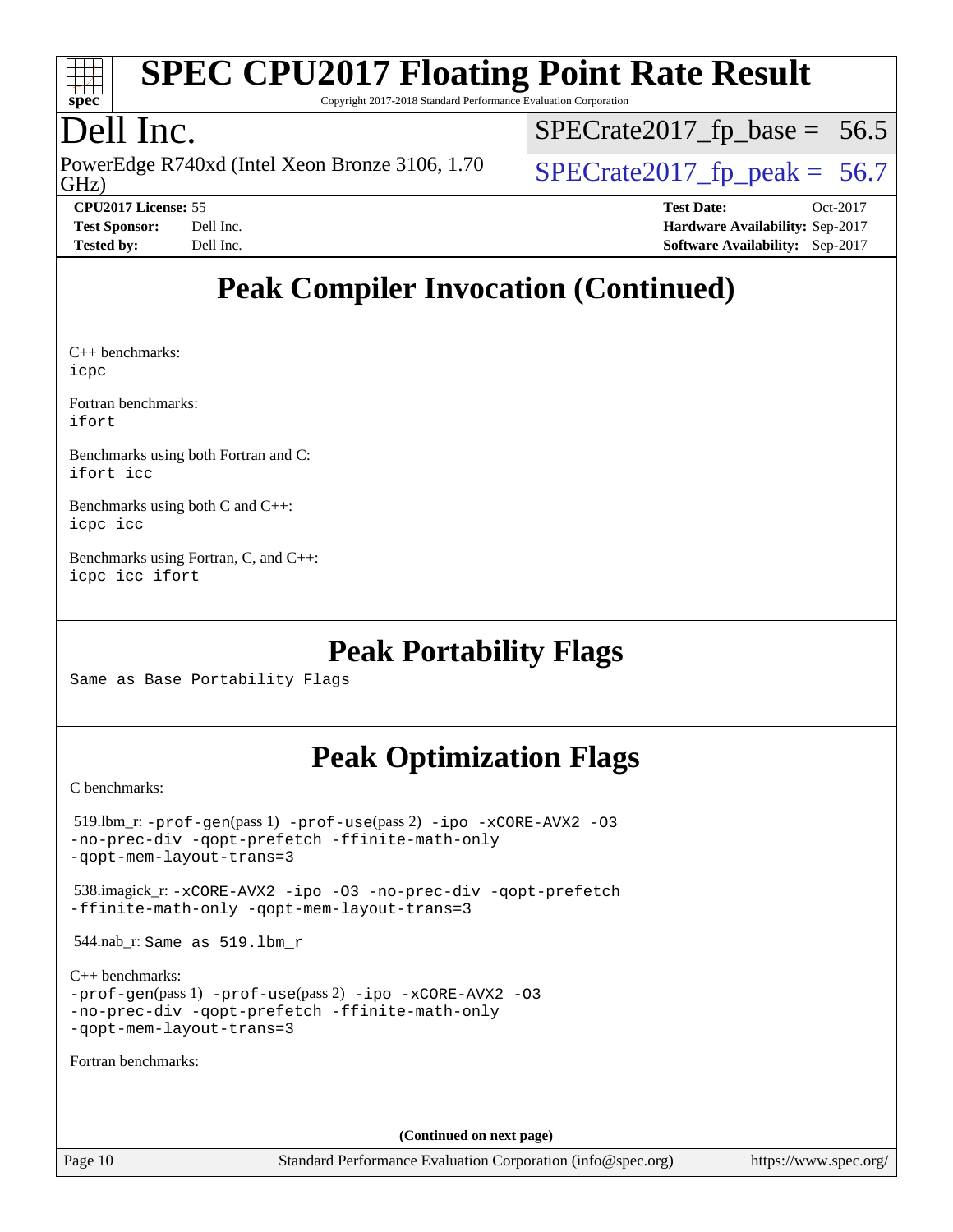

Copyright 2017-2018 Standard Performance Evaluation Corporation

### Dell Inc.

GHz) PowerEdge R740xd (Intel Xeon Bronze 3106, 1.70  $\big|$  SPECrate 2017 fp peak = 56.7

 $SPECTate2017_fp\_base = 56.5$ 

**[CPU2017 License:](http://www.spec.org/auto/cpu2017/Docs/result-fields.html#CPU2017License)** 55 **[Test Date:](http://www.spec.org/auto/cpu2017/Docs/result-fields.html#TestDate)** Oct-2017 **[Test Sponsor:](http://www.spec.org/auto/cpu2017/Docs/result-fields.html#TestSponsor)** Dell Inc. **[Hardware Availability:](http://www.spec.org/auto/cpu2017/Docs/result-fields.html#HardwareAvailability)** Sep-2017 **[Tested by:](http://www.spec.org/auto/cpu2017/Docs/result-fields.html#Testedby)** Dell Inc. **[Software Availability:](http://www.spec.org/auto/cpu2017/Docs/result-fields.html#SoftwareAvailability)** Sep-2017

## **[Peak Optimization Flags \(Continued\)](http://www.spec.org/auto/cpu2017/Docs/result-fields.html#PeakOptimizationFlags)**

```
(info@spec.org)https://www.spec.org/
  503.bwaves_r: -xCORE-AVX2 -ipo -O3 -no-prec-div -qopt-prefetch
-ffinite-math-only -qopt-mem-layout-trans=3
-nostandard-realloc-lhs -align array32byte
  549.fotonik3d_r: Same as 503.bwaves_r
  554.roms_r: -prof-gen(pass 1) -prof-use(pass 2) -ipo -xCORE-AVX2 -O3
-no-prec-div -qopt-prefetch -ffinite-math-only
-qopt-mem-layout-trans=3 -nostandard-realloc-lhs
-align array32byte
Benchmarks using both Fortran and C: 
-prof-gen(pass 1) -prof-use(pass 2) -ipo -xCORE-AVX2 -O3
-no-prec-div -qopt-prefetch -ffinite-math-only
-qopt-mem-layout-trans=3 -nostandard-realloc-lhs -align array32byte
Benchmarks using both C and C++: 
-prof-gen(pass 1) -prof-use(pass 2) -ipo -xCORE-AVX2 -O3
-no-prec-div -qopt-prefetch -ffinite-math-only
-qopt-mem-layout-trans=3
Benchmarks using Fortran, C, and C++: 
-prof-gen(pass 1) -prof-use(pass 2) -ipo -xCORE-AVX2 -O3
-no-prec-div -qopt-prefetch -ffinite-math-only
-qopt-mem-layout-trans=3 -nostandard-realloc-lhs -align array32byte
                                 Peak Other Flags
C benchmarks: 
-m64 - std= c11C++ benchmarks: 
-m64Fortran benchmarks: 
-m64
Benchmarks using both Fortran and C: 
-m64 - std= c11Benchmarks using both C and C++: 
-m64 - std= c11(Continued on next page)
```